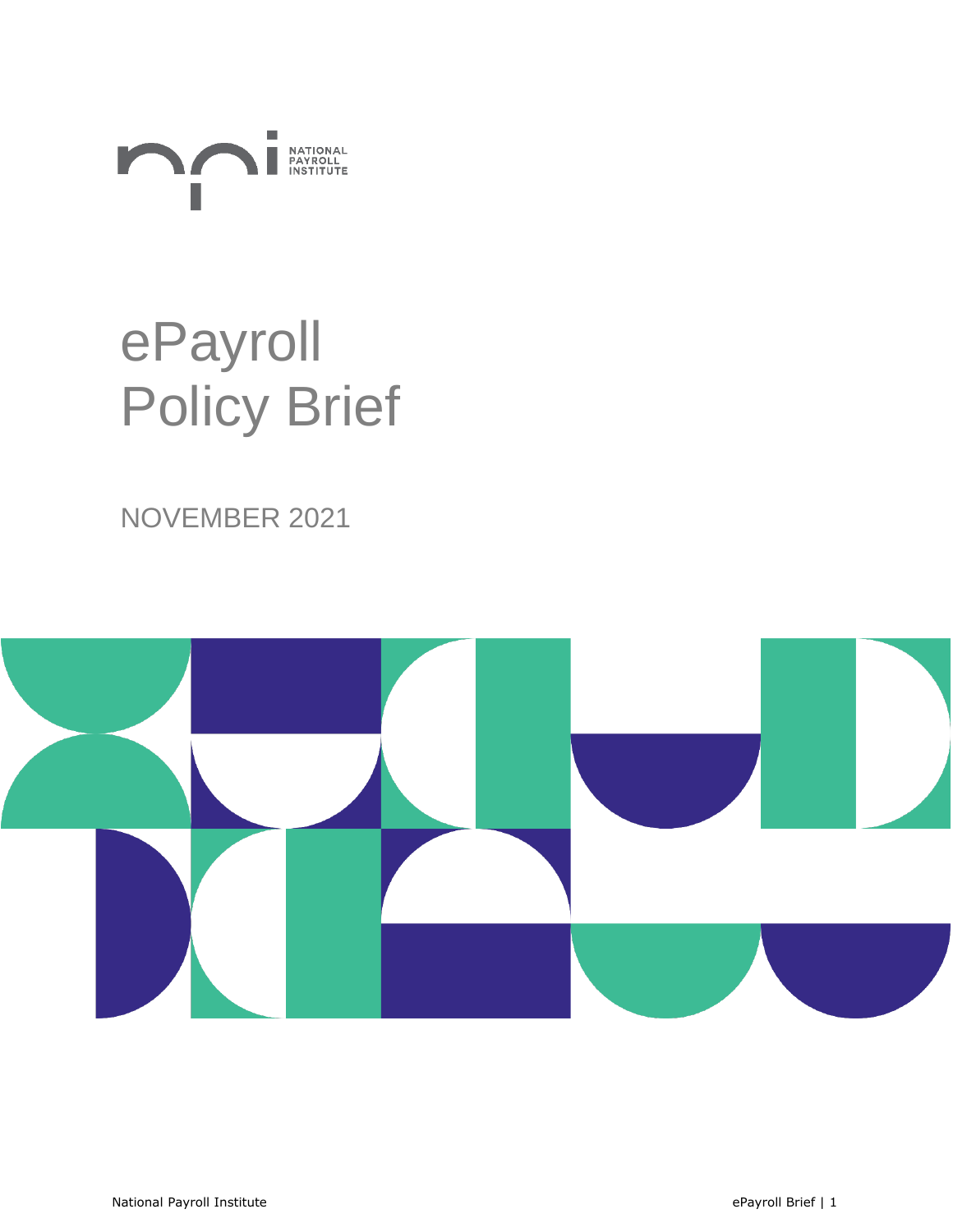### **Table of Contents**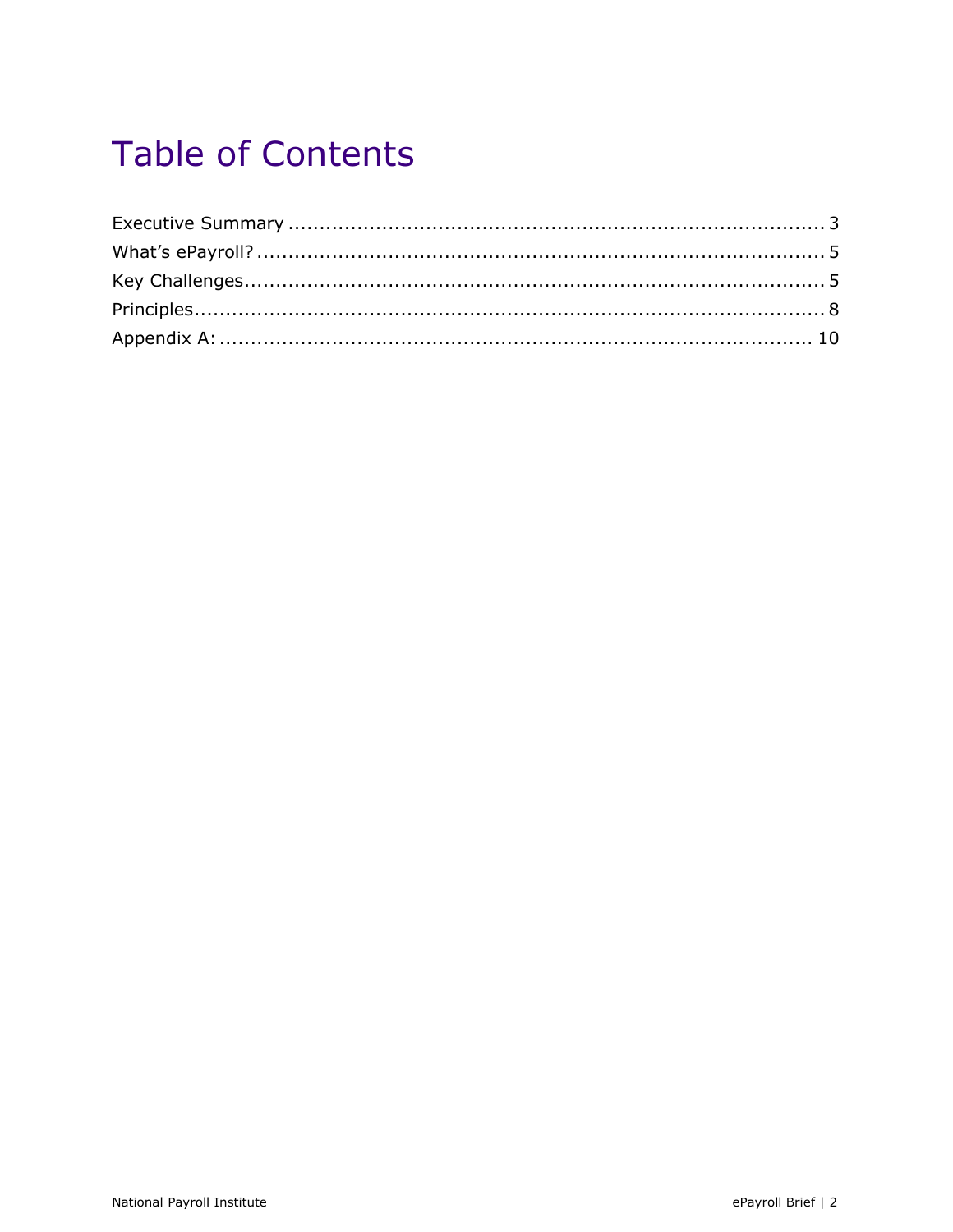### <span id="page-2-0"></span>Executive Summary

"ePayroll" is a term used by the government to refer to the sharing in digital form of the detailed payroll data of all workers with the government immediately every time organizations process that information. The stated objective of this initiative is to significantly reduce the administrative burden on employers, to improve the worker experience, and to provide the government with authoritative real-time employment information to improve decision-making. The federal government would also use real-time payroll data to more effectively and accurately deliver programs to Canadians.

The National Payroll Institute ("the Institute"), as an expert advisor to the government and a dedicated advocate for the payroll profession for over 40 years, has successfully collaborated with federal and provincial governments on reducing red tape and related costs borne by employers. Helping to shape the government's ePayroll initiative is an appropriate way to continue this mission in a period of rapid change in government policy, and the accelerated adoption of digital technology.

Following years of research, analysis and consultations, the federal government has made the development of an ePayroll system a priority. While this was initially intended to provide a means for examining how to improve the delivery of the Employment Insurance (EI) program, the federal government now recognizes ePayroll as a means to enhance various other programs, services and the administration of legislative requirements that rely on payroll data.

To roll out a national system that meets the needs of government, employers, and employees, there are key considerations and challenges that the federal government will need to address; such as:

- 1. Any lack of harmonization between government departments and between provincial/federal governments can hinder the project's success.
- 2. Government execution will need to be kept at a high standard to avoid early disappointment and loss of support.
- 3. Solutions appropriate for large, sophisticated employers would be completely inappropriate for smaller, less technology-enabled ones.
- 4. Any project related to payroll data must consider the sensitive nature of the information and must not put personal information at risk. The complexity of secure management of the massive data set involved, including ongoing revisions by employers, would demand expert execution by the government.
- 5. Consider carefully international best practices in comparable countries such as the UK, Australia and New Zealand while recognizing these countries' needs may differ from that of Canada.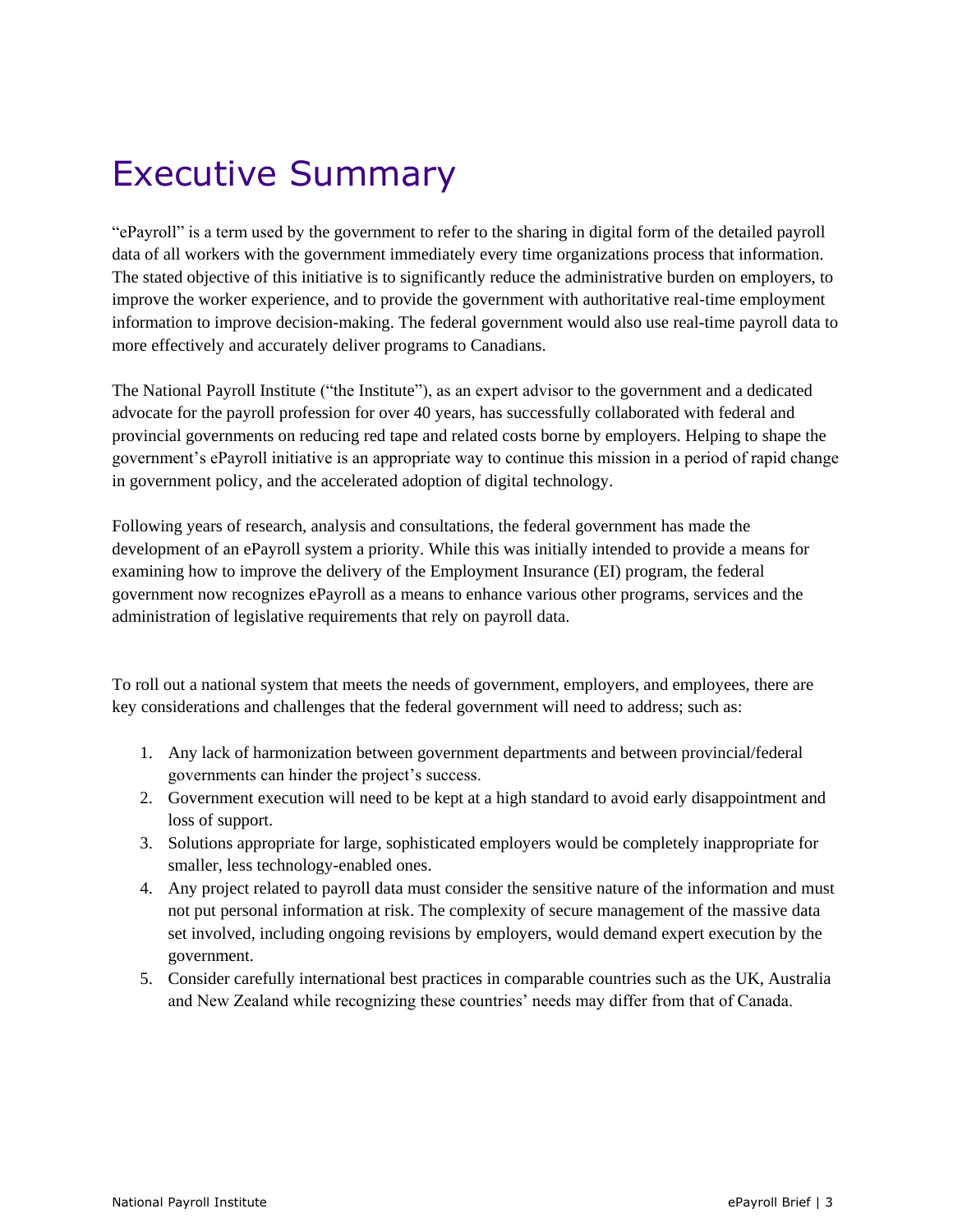To address the aforementioned challenges, the Institute offers the following guiding principles:

- 1. Government must speak with a unified voice, both within federal departments and across provincial/territorial boundaries.
- 2. Ensure ongoing engagement with key sector leaders (i.e., employers, workers, service providers, and associations that represent them).
- 3. ePayroll must benefit both employers and workers.
- 4. Employer transition and operational costs should be acknowledged by the government upfront.
- 5. Public buy-in is essential.
- 6. Pilot, then proceed in a phased implementation.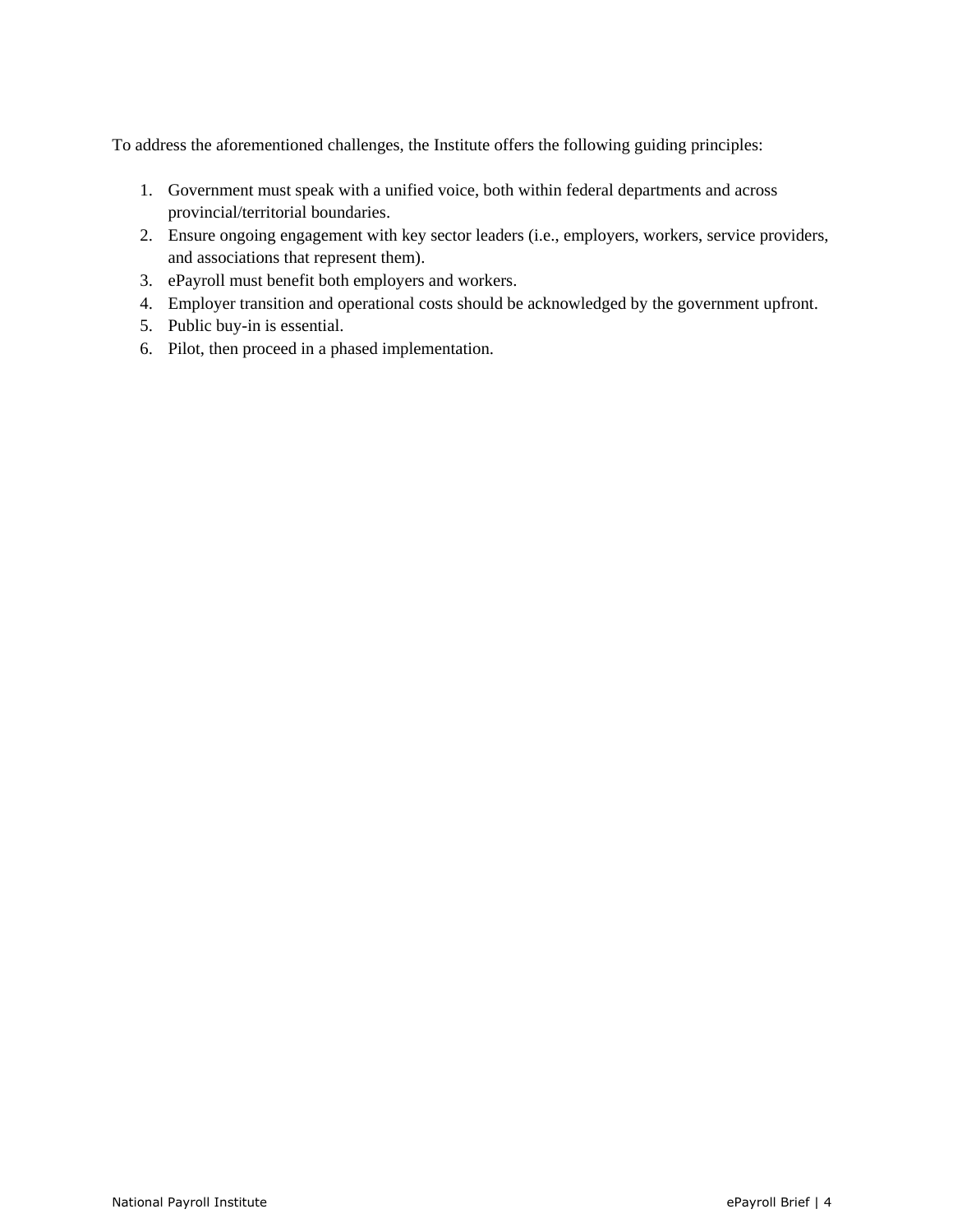### <span id="page-4-0"></span>What's ePayroll?

ePayroll is a term used by the government to refer to the sharing in a digital form of the detailed payroll data of all workers with the government immediately every time organizations process that information. The stated objective of this initiative is to significantly reduce the administrative burden on employers, to improve the worker experience, and to provide the government with authoritative real-time employment information to improve decision-making.

The Canadian Government is interested in re-imagining the employer/government data interface using contemporary digital technology to achieve the important objectives outlined. It has lagged in the application of digital technology, and the opportunity to reduce the regulatory burden and employer costs while improving outcomes for workers and government itself is significant. ePayroll is viewed as the potential key enabler of a modernized benefits delivery infrastructure.

## <span id="page-4-1"></span>Key Challenges

Payroll has long been burdened by requirements to take information already housed in payroll systems and transform the data to meet government remittance and reporting demands — such as the preparation of Records of Employment. This is a significant cost to employers and compliance has recently been calculated to be more than half of the total work effort of payroll professionals in Canada. The successful execution of this project involves addressing a number of significant challenges which must be reflected in project planning to achieve a successful transformation:

#### 1) Scope and scale of the project across multiple jurisdictions

The scope and scale of the ePayroll project are massive. It would impact every employer and every worker in Canada, and the delivery of some of the most important and visible government benefit programs. The sheer volume of data would be enormous, roughly equivalent to the amount of information submitted at year-end being received every two weeks. According to the National Payroll Institute's 2021 Advocacy Survey, 63% of employers process their payroll biweekly, 19% semi-monthly, 13% monthly, and 13% weekly (employers could use more than one pay frequency depending on employee class, collective agreements and other arrangements).

Beyond being one of the most complex technology projects ever undertaken by the government, it would also involve fundamentally re-engineering the processes by which workers access benefits, and how government delivers them. The change management project for employers and workers, and inside government, would be similarly massive.

Considering the array of federal agencies and departments and taking into consideration the separate requirements of provinces and territories, cross-jurisdictional and cross-departmental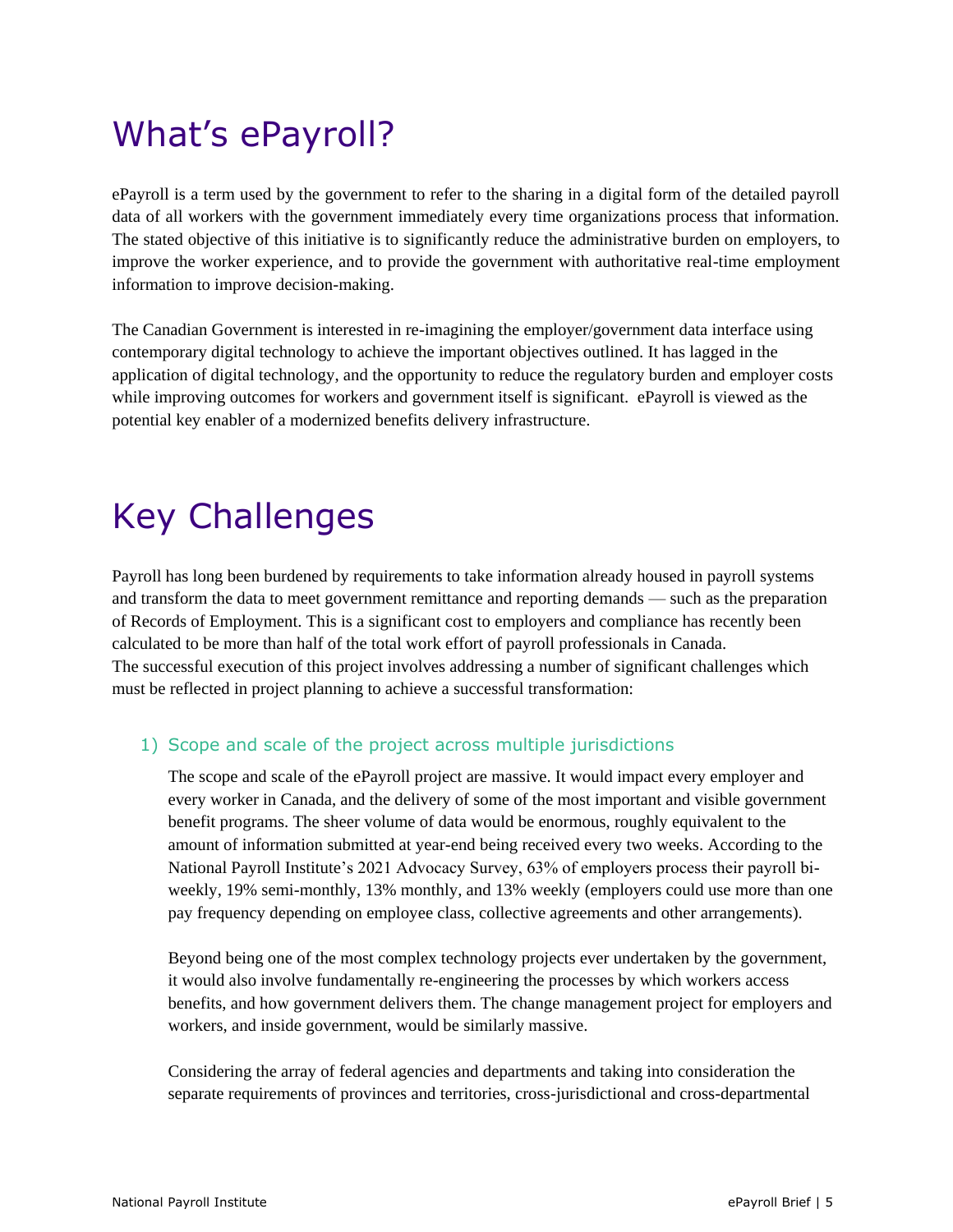harmonization would be essential to success. This is an area where the government has struggled historically.

#### 2) Government execution would be key

As government benefits become more tightly integrated with real-time payroll information, the relationship between government and workers could be expected to change, and the performance of the government in the delivery of services would gain importance and visibility. Scrutiny during any transition period would be very high and execution would have to be at a very high standard to avoid early disappointment and loss of support.

#### 3) A diverse employer and worker universe

The employer community covers a very wide range of organization types, sizes, and abilities. Solutions appropriate for large, sophisticated employers would be completely inappropriate for smaller, less technology-enabled ones.

Relationships between employers and workers also vary greatly, with a new focus on contract and "gig" working arrangements. These need considerations if the government is expecting to expand benefits programs to include workers of these types. A solution needs to support next-generation policy design and regulatory simplification that allows for the successful implementation of new tax legislation and EI benefits modernization tied to payroll reporting.

#### 4) Data ownership, privacy, and security

Personal information includes individual payroll data, which is currently shared with the government by employers as governed by legislation. Upon contractual consent, this data may be shared directly by the employer's payroll service and software provider (PSSP), for example, through automated Records of Employment and T4 Information slips. Providing payroll data to the government each pay period will require consent, which has major implications for PSSPs and employers.

Any project related to payroll data must consider the sensitive nature of the information and must not put personal information at risk. Public buy-in is essential and could best be achieved by making clear the rights of workers and responsibilities of employers and government, regarding access to information.

The complexity of secure management of the massive data set involved, including ongoing revisions by employers, would demand expert execution by government. Historically, in part because of relatively frequent processing cycles, employers have found it necessary to adjust information from prior periods. These changes will have to be synchronized with any external data files.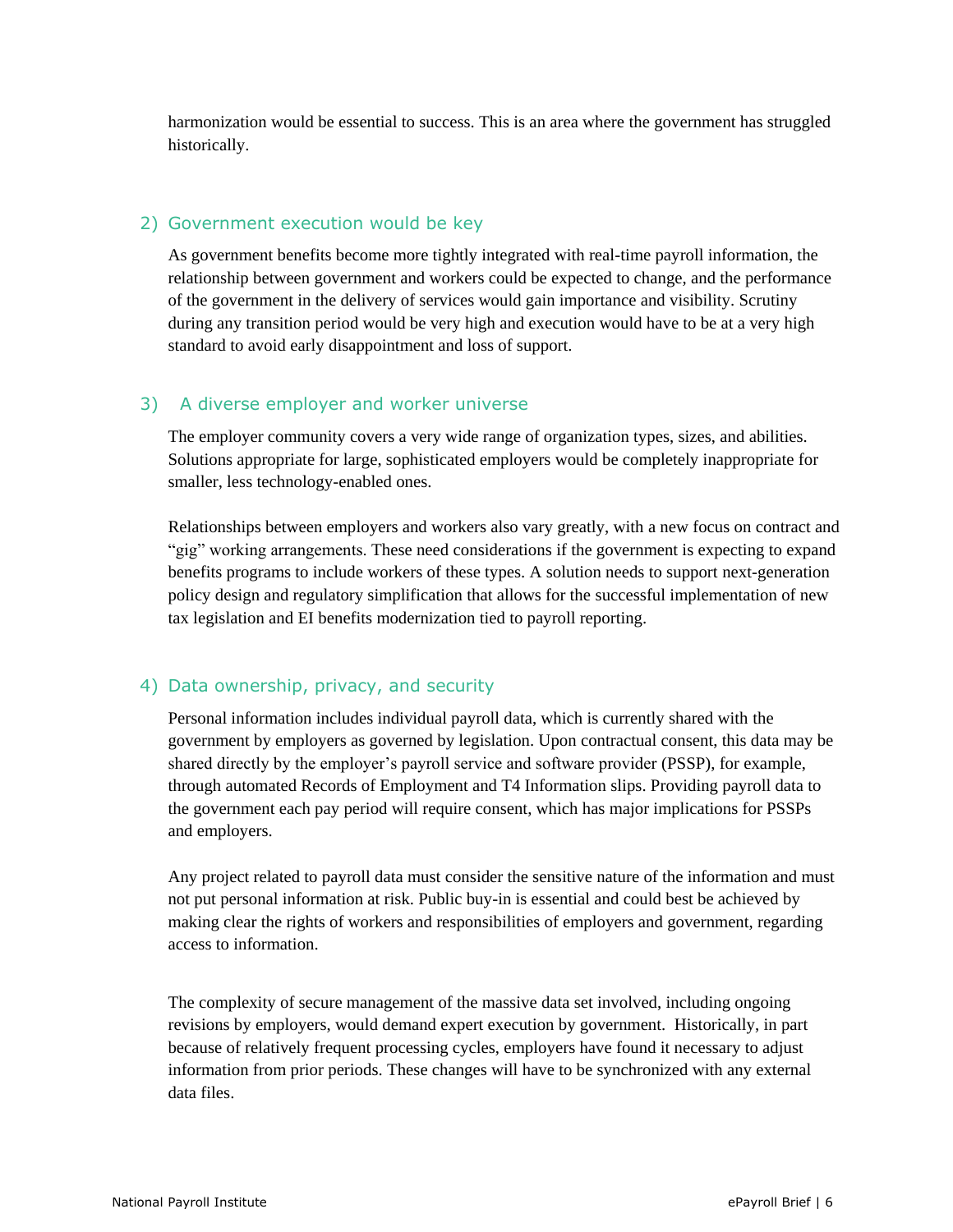#### 5) Carefully consider the experience in other jurisdictions

Other countries including the United Kingdom, Australia and New Zealand have introduced transformative approaches to managing the flow of information between employers and government with the objective of achieving process simplification, reducing administrative burden for employers, and an improved beneficiary experience. These examples need careful review, and the distinctive features of the Canadian situation need to be considered. These include:

- The Canadian federal environment involves multiple regulatory authorities and two official languages.
- Pay frequency in Canada is usually weekly, bi-weekly, or semi-monthly. The default frequency in other jurisdictions is often monthly. Processes that are reasonable to execute monthly may become more onerous if required on a weekly basis.
- In part because of the higher frequency, payroll is not usually fully audited and reconciled each cycle, although key controls are exercised. The provision would need to be made for the adjustment and updating of prior period information.
- An unusually high percentage of payroll processing in Canada is managed by a small number of sophisticated service providers which already have access to their clients' digitized payroll data. There might be an early opportunity to obtain access to significant amounts of payroll data and to significantly simplify implementation if these providers could be incorporated into a project strategy.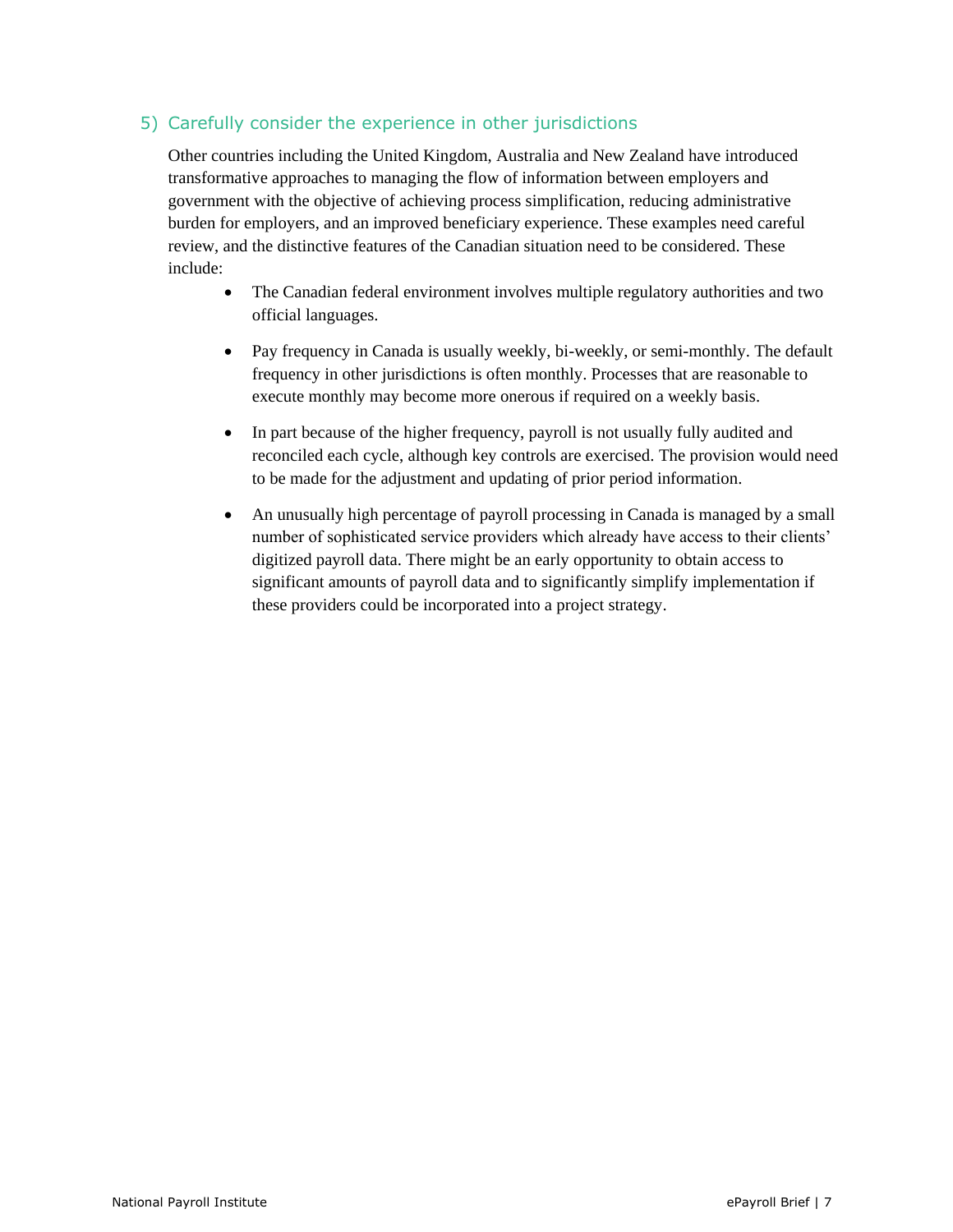### <span id="page-7-0"></span>Principles

The following guiding principles have been developed to support discussions among the National Payroll Institute, its members, and the government to explore the key implementation issues and implications of an ePayroll system in Canada.

#### 1) Unified government voice

Government must speak with a unified voice, both within federal departments and across provincial/territorial boundaries. This includes the need to harmonize the technology used and processes deployed (including data coding standards<sup>1</sup>) so that employers are not burdened with duplicated activities.

#### 2) Engage key sector leaders

The project should be co-created with employers, key employer associations, and PSSPs through their expert representatives, including the National Payroll Institute.

A digital payroll solution that leverages current PSSP technologies would reduce administrative burden by eliminating the need for forms or processes that are currently in place to compile payroll data after it has been manipulated to fit the different reporting logic of various forms. Reliance on un-manipulated, natural payroll information improves the data quality and integrity, by reducing/eliminating human error caused by misinterpretation of current reporting requirements.

PSSPs now manage about half of the payroll data that is ultimately reported to the government, which is an unusually high percentage relative to other countries. In addition to having the data that government desires access to, they also have extensive experience in managing the government/employer interface, since that is part of their core business and inprocess change management in a diverse client base.

#### 3) Benefits employers and workers

Processes should be designed so that the work of analysis and interpretation is done by those who are experts in an area. If government and employers have exactly the same information, then it should be a government that analyses the implications of employment data for their programs, and not employers, as is currently the case (e.g., for Employment Insurance reporting). This has the potential to eliminate a great deal of error and delay in allowing workers to access benefits.

 $1$  T4 and RL-1 forms and their summaries report data based on a "paid in period" logic, whereas the Record of Employment (ROE) requires some data to be reported on a "paid in period" logic, and other data to be reported on a "with respect of a period" logic, both on a single form.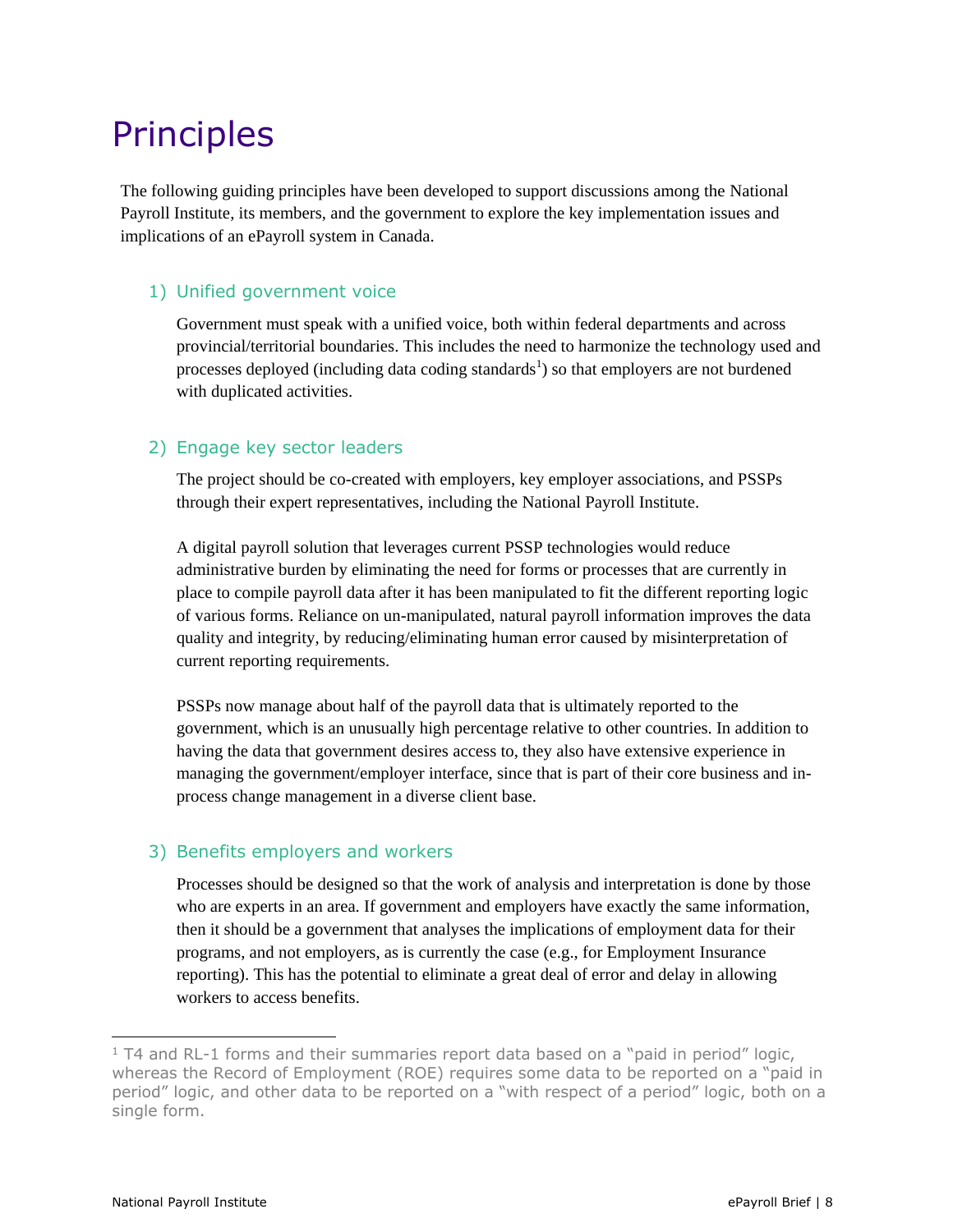Workers and beneficiaries should realize faster and more reliable delivery of benefits through the expedited determination of program eligibility. They should also have a single point of access to view information submitted on their behalf by employers.

#### 4) Implementation of cost transparency

Beyond the direct government project costs, employer transition and operational costs should be acknowledged by the government upfront. These costs would include the development and training on new processes, and costs from various vendors to provide the necessary software and services to operate them on an ongoing basis. These costs could be partly offset by reductions in employer compliance requirements (e.g., eliminating the need for employers to complete Records of Employment).

Significant upfront transitional costs for employers and development costs for PSSPs will need to be carefully quantified and offset to some degree through existing mechanisms (e.g., technology tax credits, accelerated write-offs) or new ones.

#### 5) Public buy-in is essential

Develop a transparent program design and review process to build support, ensure that project benefits are clearly articulated and that challenges are acknowledged and addressed. Transparent program design that considers all stakeholders will assist in making the initiative a more successful one. By recognizing the challenges and addressing stakeholders' concerns, the federal government will be able to garner greater public buy-in.

#### 6) Pilot, then proceed in a phased implementation

The scope of the initiative, and the potential impact on the broad Canadian economy, call for a carefully phased pilot and implementation plan. Through a phased implementation, the government can assess for early wins to leverage those employers and sectors that are best able to move ahead quickly.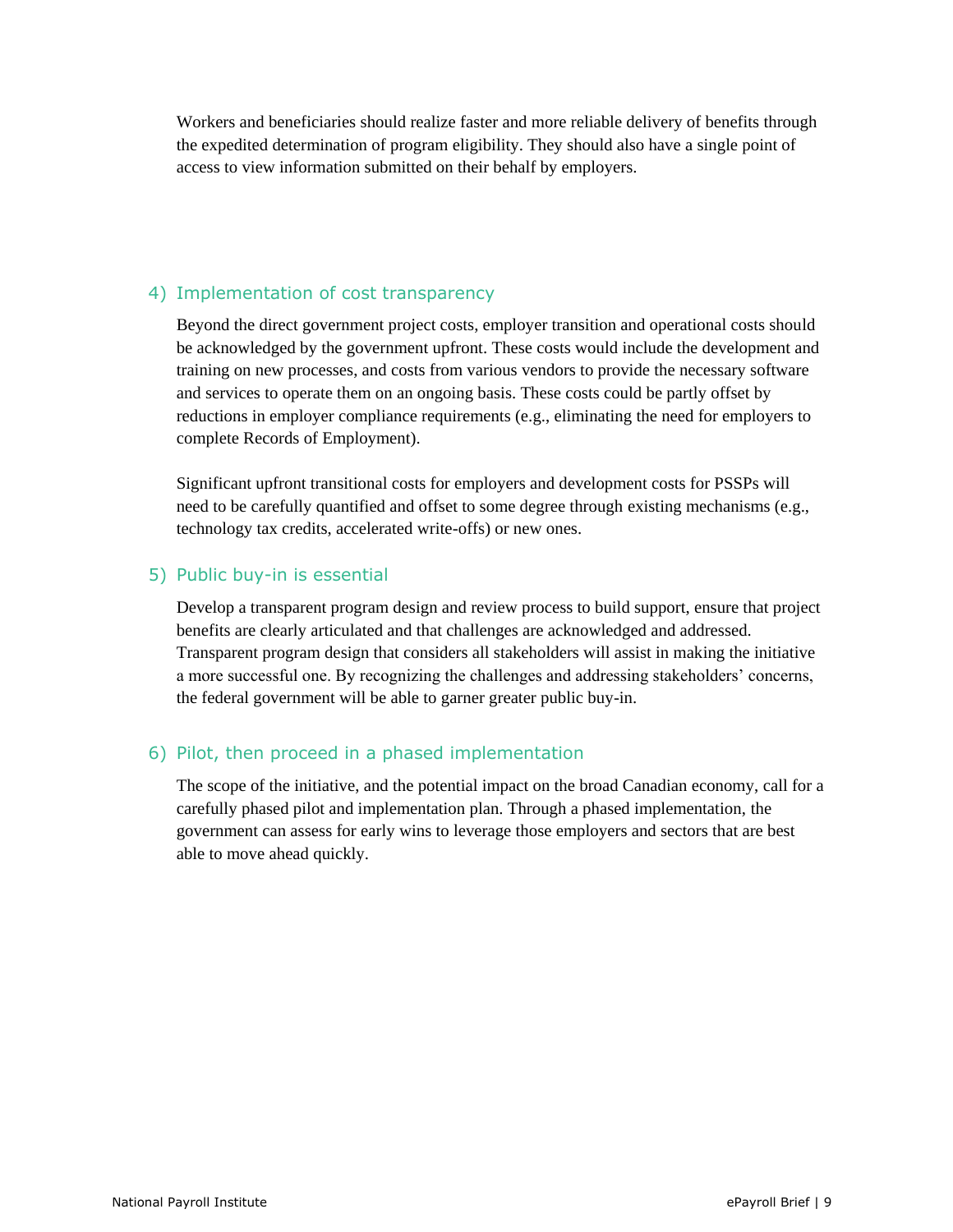## <span id="page-9-0"></span>Appendix A:

#### Timeline on Development of an ePayroll Solution

As part of its commitment to improving service to Canadians, the federal government launched the EI Service Quality Review (SQR) in 2016, which sought input from Canadians and stakeholders on ways to improve the delivery of EI programs and services, which are built on a 50-year old system. At that time, the National Payroll Institute provided input on the need to improve efficiencies and reduce red tape, including eliminating the requirement for employers to produce millions of Records of Employment each year that are not used for EI claims.

In 2017, the SQR panel published their [EI Service Quality Review Report,](https://www.canada.ca/en/employment-social-development/programs/ei/ei-list/reports/service-quality-review-report.html) which included a recommendation, "that Service Canada engage key stakeholders in the co-creation of a real-time payroll information-sharing solution."

Following the release of the SQR report and the recommendation above, the National Payroll Institute advised the federal government that employers and their payroll service and software providers (PSSPs) must be included as key stakeholders in developing any such payroll information sharing solution.

Then, in 2019 the federal government committed to exploring the development and implementation of an ePayroll system under the leadership of the Minister of National Revenue, who is responsible for the Canada Revenue Agency (CRA). This commitment was received in a mandate letter from the Prime Minister to the Minister which instructed her to, "Work with the Minister of Families, Children and Social Development and the Minister of Digital Government to implement a voluntary, real-time ePayroll system with an initial focus on small businesses." Under an expanded scope for the initiative, the CRA was given the responsibility of leading the government's ePayroll project.

Also in 2019, the Institute provided input on digital payroll systems to Revenu Québec (RQ) as part of discussions on modernizing payroll data collection systems. Although Quebec has its own tax base and collection agency, employers would be unfairly penalized by the costs of maintaining two distinct payroll data-sharing platforms. The National Payroll Institute has strongly encouraged RQ and the CRA to work together to harmonize their approach and timelines.

Since the onset of the pandemic in 2020, with COVID-19 related financial aid programs taking centre stage, the government's interest in developing an ePayroll solution appears to have accelerated. Access to accurate and timely payroll data would have facilitated the delivery of financial aid programs, reduced confusion for workers by offering a more automated application process, reduced fraud, and been more efficient for employers, as evidenced through our multi-jurisdictional research on the impact of COVID-19 on payroll (report to follow).